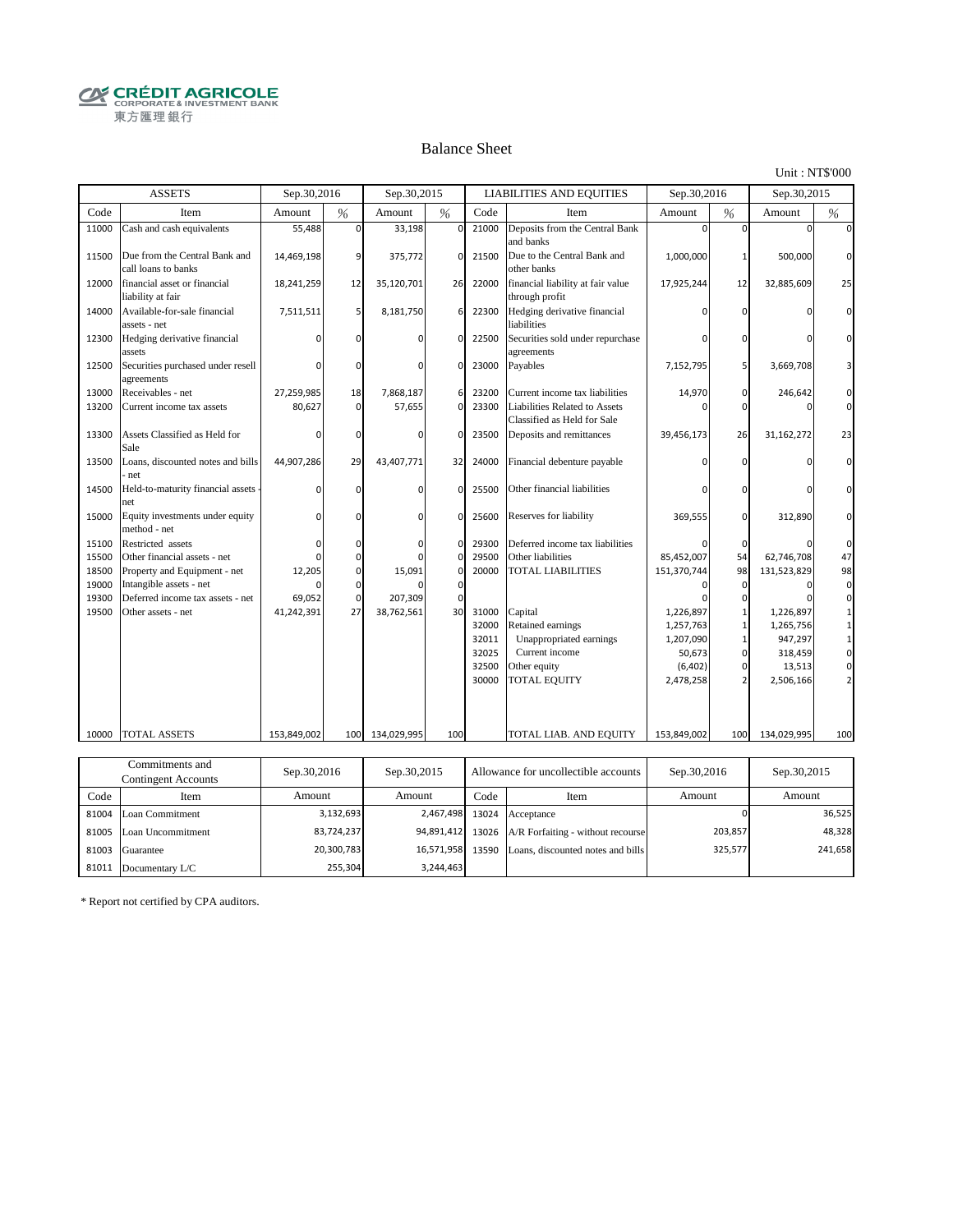**CALCOUT AGRICOLE**<br>
CORPORATE & INVESTMENT BANK<br>
東方匯理銀行

#### Consolidate Income Statement

Unit : NT\$'000

|       |                                                                                                           | Jan.-Sep., 2016 |                  | Jan.-Sep., 2015 |                | Variable %  |
|-------|-----------------------------------------------------------------------------------------------------------|-----------------|------------------|-----------------|----------------|-------------|
| 代碼    | 目<br>項                                                                                                    | Amount          | $\%$             | Amount          | $\%$           |             |
| 41000 | Interest income                                                                                           | 897,866         | 113              | 618,109         | 78             | 45          |
| 51000 | Interest expense                                                                                          | (520, 545)      | (66)             | (344, 145)      | (43)           | 51          |
|       | Net interest (expense) income                                                                             | 377,321         | 47               | 273,964         | 35             | 38          |
|       | Other operating income                                                                                    |                 | $\mathbf{0}$     | 0               | $\overline{0}$ | 0           |
|       | Commission income                                                                                         | 62,840          | 8                | 117,369         | 15             | (46)        |
|       | Gain (loss) on financial assets or liabilities<br>measured at fair value through profit and loss          | (1,486,504)     | (187)            | (393, 403)      | (50)           | 278         |
|       | Realized gain (loss) on available-for-sale<br>financial assets                                            | (57, 636)       | (7)              | 1,919           | 0              | (3, 103)    |
|       | Realized gain (loss) on held-to-maturity<br>financial assets                                              |                 | 0                | 0               | 0              | 0           |
|       | Foreign exchange gains (losses) - net                                                                     | 1,666,151       | 210              | 618,114         | 78             | 170         |
|       | Impairment loss on assets (reversal of                                                                    | 0               | $\mathbf 0$      | 0               | $\overline{0}$ | 0           |
|       | impairment loss on assets)<br>Others                                                                      | 232,269         | 29               | 154,282         | 19             | 51          |
|       | Net income                                                                                                | 794,441         | 100              | 772,245         | 97             | 3           |
| 58200 | Bad debt expenses                                                                                         | (250, 875)      | (32)             |                 | 0              | 0           |
|       |                                                                                                           | 0               | $\overline{0}$   | 0               | $\mathbf 0$    | $\pmb{0}$   |
| 58500 | Operating expenses<br>Employee benefits                                                                   |                 |                  |                 | (28)           |             |
|       | Depreciation and amortization expense                                                                     | (236, 529)      | (30)             | (226, 327)      | $\overline{0}$ | 5           |
| 59000 |                                                                                                           | (1,991)         | $\overline{0}$   | (2, 327)        |                | (14)        |
| 59500 | Other general and administrative expenses<br>Consolidated income (loss) from continuing operations before | (214, 364)      | (27)             | (185, 732)      | (23)           | 15          |
|       | income tax                                                                                                | 90,682          | 11               | 357,859         | 45             | (75)        |
| 61003 | Consolidated income (loss) from continuing operations - Income<br>tax (expense) benefit                   | (40,008)        | (5)              | (39, 400)       | (5)            |             |
|       | Consolidated income (loss) from continuing operations - after<br>income tax                               | 50,674          | $6 \mid$         | 318,459         | 40             | (84)        |
| 62500 | Income (loss) from discontinued operations                                                                | 0               | 0                | 0               | 0              | 0           |
|       | Net income (loss)                                                                                         | 50,674          | $6 \mid$         | 318,459         | 40             | (84)        |
|       | Other comprehensive income                                                                                |                 |                  |                 |                |             |
| 65001 | Exchange differences on cumulative translation adjustments                                                | 1,406           | $\overline{0}$   | 12,587          | 2              | (89)        |
| 65011 | Unrealized gain (loss) on available-for-sale financial assets                                             | (13,050)        | (2)              | 3,451           | 0              | (478)       |
|       | 65031 Remeasurement of defined benift plans                                                               | $\mathbf 0$     | 0                | $\Omega$        | $\overline{0}$ | $\mathbf 0$ |
|       | 65051 Other comprehensive income after tax                                                                | 0               | 0                | 0               | 0              | 0           |
|       | Total other comprehensive income                                                                          | 39,030          | 5 <sub>l</sub>   | 334,497         | 42             | (88)        |
|       | Net income belong to:                                                                                     |                 |                  |                 |                |             |
|       | Owners' equity                                                                                            | 50,674          | 6                | 318,459         | 40             | (84)        |
|       | Non-controlling Interests                                                                                 |                 | 0                | 0               | $\mathbf 0$    |             |
|       | Total other comprehensive income belong to:                                                               |                 |                  |                 |                |             |
|       | Owners' equity                                                                                            | 39,030          | 5                | 334,497         | 42             | (88)        |
|       | Non-controlling Interests                                                                                 |                 | $\boldsymbol{0}$ |                 | $\mathbf 0$    | 0           |

\* Report not certified by CPA auditors.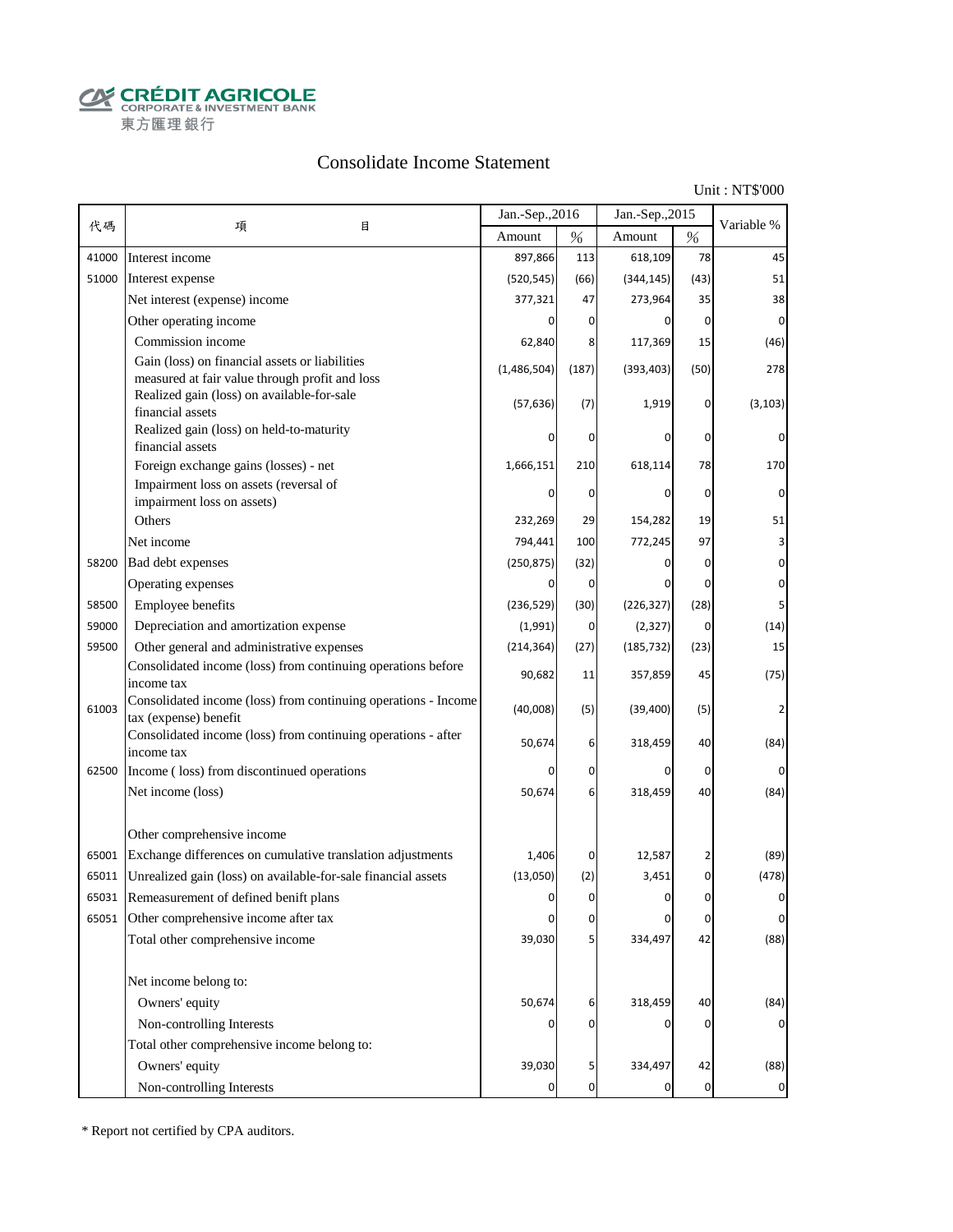

#### Information on fair value hierarchy of financial instruments

#### Unit : NT\$'000

| Instrument item meansured at fair value        |            | Sep.30,2016 |            |         | Sep.30,2015 |           |            |         |
|------------------------------------------------|------------|-------------|------------|---------|-------------|-----------|------------|---------|
|                                                | Total      | Level 1     | Level 2    | Level 3 | Total       | Level 1   | Level 2    | Level 3 |
| Non-derivative financial instruments           |            |             |            |         |             |           |            |         |
| Asset                                          |            |             |            |         |             |           |            |         |
| Financial assets designated at fair value      | 1,399,985  | 1,399,985   |            |         | 2,242,718   | 2,242,718 |            |         |
| through profit or loss                         |            |             |            |         |             |           |            |         |
| Held for trading financial asset               | 1,399,985  | 1,399,985   |            |         | 2,242,718   | 2,242,718 |            |         |
| Equity investment                              |            |             |            |         |             |           |            |         |
| <b>Bond</b> investment                         | 1,399,985  | 1,399,985   |            |         | 2,242,718   | 2,242,718 |            |         |
| Others                                         |            |             |            |         |             |           |            |         |
| Financial assets designated at fair value      |            |             |            |         |             |           |            |         |
| through profit or loss on initial recognition  |            |             |            |         |             |           |            |         |
| Available-for-sale financial assets            | 7,511,511  | 4,719,194   | 2,792,317  |         | 8,181,749   | 3,981,849 | 4,199,900  |         |
| Equity investment                              |            |             |            |         |             |           |            |         |
| Bond investment                                | 6,961,480  | 4,719,194   | 2,242,286  |         | 6,981,596   | 3,981,849 | 2,999,747  |         |
| Others                                         | 550,031    |             | 550,031    |         | 1.200.153   |           | 1,200,153  |         |
| Liabilities                                    |            |             |            |         |             |           |            |         |
| Financial liabilities designated at fair value |            |             |            |         |             |           |            |         |
| through profit or loss                         |            |             |            |         |             |           |            |         |
| Held for trading financial liabilities         |            |             |            |         |             |           |            |         |
| Financial liabilities designated at fair value |            |             |            |         |             |           |            |         |
| through profit or loss on initial recognition  |            |             |            |         |             |           |            |         |
| Derivatives financial instruments              |            |             |            |         |             |           |            |         |
| Asset                                          |            |             |            |         |             |           |            |         |
| Financial assets designated at fair value      | 16,841,274 |             | 16,841,274 |         | 32,877,983  |           | 32,877,983 |         |
| through profit or loss                         |            |             |            |         |             |           |            |         |
| Hedging derivative financial assets            | ٠          |             |            |         |             |           | ٠          |         |
| Liabilities                                    |            |             |            |         |             |           |            |         |
| Financial liabilities designated at fair value | 17,925,244 |             | 17,925,244 |         | 32,885,609  |           | 32,885,609 |         |
| through profit or loss                         |            |             |            |         |             |           |            |         |
| Hedging derivative financial liabilities       |            |             |            |         |             |           |            |         |

#### Financial asset changes in fair value measurement level 3

|                                                                                            |                      |                     |                          |                        |                         |                                 |                               | <b>Unit: NT\$'000</b>      |
|--------------------------------------------------------------------------------------------|----------------------|---------------------|--------------------------|------------------------|-------------------------|---------------------------------|-------------------------------|----------------------------|
|                                                                                            | Beginning            |                     | Profit/Loss valuation    | Increase during period |                         | Decrease during period          |                               |                            |
| Item                                                                                       | retained<br>earnging | Income<br>statement | Other comprehe<br>income | Buy in or issue        | Transfers to<br>Level 3 | Sale, disposal<br>or settlement | Converted out<br>from Level 3 | Ending retained<br>earning |
| Financial assets designated at fair value                                                  |                      |                     |                          |                        |                         |                                 |                               |                            |
| through profit or loss                                                                     |                      |                     |                          |                        |                         |                                 |                               |                            |
| Held for trading financial assets                                                          |                      |                     |                          |                        |                         |                                 |                               |                            |
| Financial assets designated at fair value<br>through profit or loss on initial recognition |                      |                     |                          |                        |                         |                                 |                               |                            |
| Available-for-sale financial assets                                                        |                      |                     |                          |                        |                         |                                 |                               |                            |
| Hedging derivative financial assets                                                        |                      |                     |                          |                        |                         |                                 |                               |                            |

#### Financial liabilities changes in fair value measurement level 3

|                                                |                                              |  |            |                        |                         |                                 |                               | Unit: NT\$'000             |
|------------------------------------------------|----------------------------------------------|--|------------|------------------------|-------------------------|---------------------------------|-------------------------------|----------------------------|
|                                                | Beginning<br>Valuation of profit/loss during |  |            | Increase during period |                         | Decrease during period          |                               |                            |
| Item                                           | retained<br>earnging                         |  | the period | Buy in or issue        | Transfers to<br>Level 3 | Sale, disposal<br>or settlement | Converted out<br>from Level 3 | Ending retained<br>earning |
| Financial liabilities designated at fair value |                                              |  |            |                        |                         |                                 |                               |                            |
| through profit or loss                         |                                              |  |            |                        |                         |                                 |                               |                            |
| Held for trading financial liabilities         |                                              |  |            |                        |                         |                                 |                               |                            |
| Financial liabilities designated at fair value |                                              |  |            |                        |                         |                                 |                               |                            |
| through profit or loss on initial recognition  |                                              |  |            |                        |                         |                                 |                               |                            |
| Hedging derivative financial liabilities       |                                              |  |            |                        |                         |                                 | $\overline{\phantom{a}}$      |                            |
|                                                |                                              |  |            |                        |                         |                                 |                               |                            |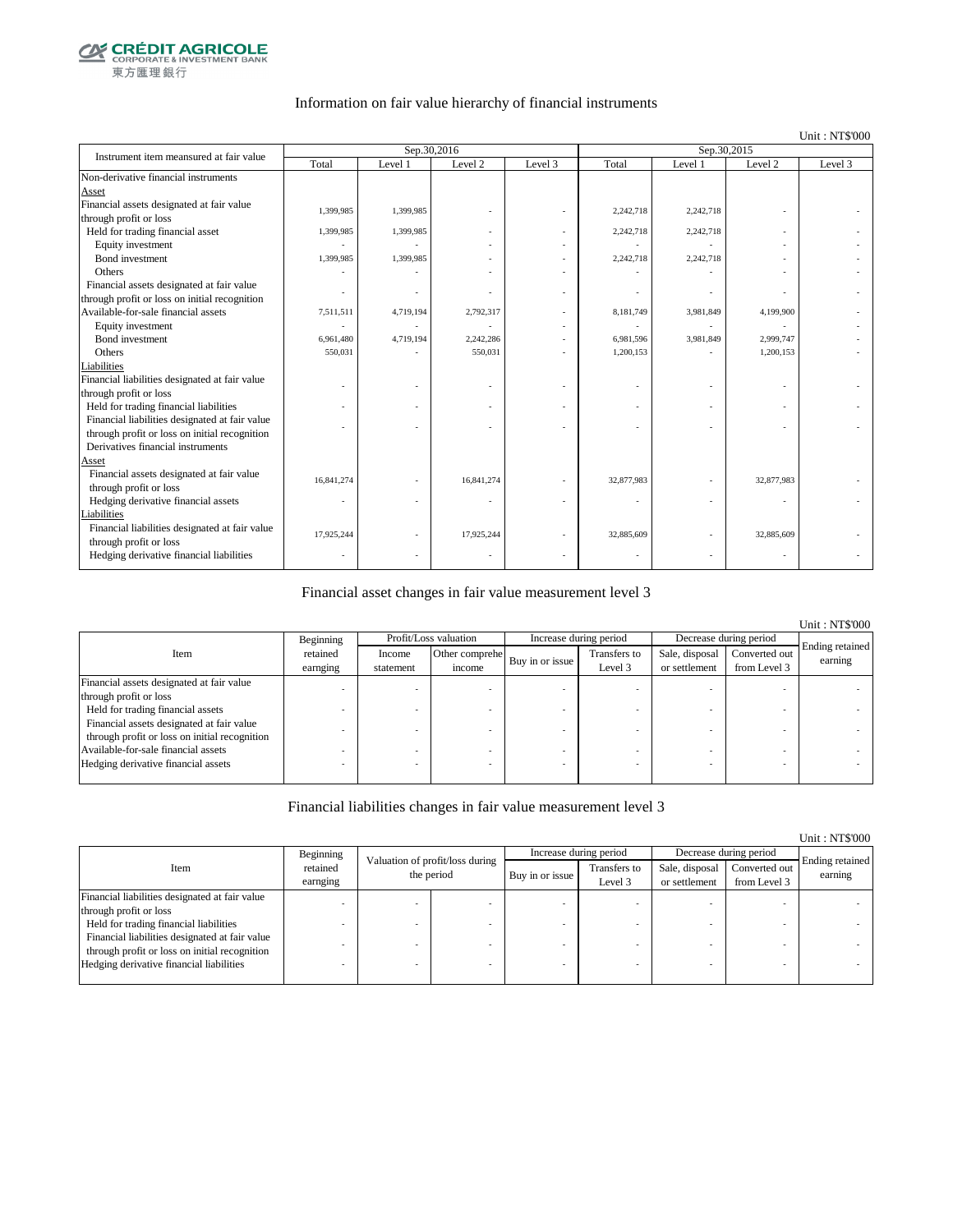

#### ASSETS QUALITY

Unit : NT\$'000, %

| Year \ Month               |                                  |                          |                          | Sep.30,2016                                     |                     |                                                | Sep.30,2015       |                          |                                                 |                      |                                                      |  |
|----------------------------|----------------------------------|--------------------------|--------------------------|-------------------------------------------------|---------------------|------------------------------------------------|-------------------|--------------------------|-------------------------------------------------|----------------------|------------------------------------------------------|--|
|                            | <b>ITEM</b>                      | Overdue<br>Amount        | Loan<br>Amount           | $%$ of<br>Overdue<br>loans<br>to Total<br>loans | Loan loss reserve   | $%$ of<br>Loan loss reserve<br>to Overdue Loan | Overdue<br>Amount | Loan<br>Amount           | $%$ of<br>Overdue<br>loans<br>to Total<br>loans | Loan loss<br>reserve | $%$ of<br>Loan loss<br>reserve<br>to Overdue<br>Loan |  |
| Corporate Finance          | Security                         | $\blacksquare$           | 209,213                  |                                                 | 325,577             |                                                | $\blacksquare$    | 226,674                  |                                                 | 241,658              |                                                      |  |
|                            | Unsecurity                       |                          | 45,023,650               |                                                 |                     |                                                |                   | 43,422,755               |                                                 |                      |                                                      |  |
|                            | Housing Loan                     |                          | $\blacksquare$           | $\blacksquare$                                  |                     | <b>NA</b>                                      |                   |                          |                                                 |                      |                                                      |  |
|                            | Cash card                        |                          |                          | $\blacksquare$                                  |                     |                                                |                   |                          |                                                 |                      | <b>NA</b>                                            |  |
| <b>Consumer Finace</b>     | Small credit Loan                |                          |                          | $\overline{\phantom{a}}$                        |                     |                                                |                   |                          |                                                 |                      |                                                      |  |
|                            | Security<br>Others<br>Unsecurity | $\overline{\phantom{0}}$ |                          | $\overline{\phantom{0}}$                        |                     |                                                |                   | $\overline{\phantom{0}}$ |                                                 |                      |                                                      |  |
|                            | Total                            | $\overline{\phantom{0}}$ | 45,232,863               | $\blacksquare$                                  | 325,577             |                                                |                   | 43,649,429               |                                                 | 241,658              |                                                      |  |
|                            |                                  | Overdue<br>Amount        | A/R<br>Amount            | $%$ of<br>Overdue A/R<br>to Total A/R           | Provision<br>Amount | $%$ of<br>Provision to<br>Overdue Loan         | Overdue<br>Amount | A/R<br>Amount            | $%$ of<br>Overdue A/R<br>to Total A/R           | Provision<br>Amount  | $%$ of<br>Provision to<br>Overdue<br>Loan            |  |
| Credit card                |                                  |                          |                          | $\blacksquare$                                  |                     |                                                |                   |                          |                                                 |                      |                                                      |  |
| Factoring-without recourse |                                  |                          | 20,384,975               | $\blacksquare$                                  | 203,857             | <b>NA</b>                                      |                   | 4,793,120                |                                                 |                      | <b>NA</b>                                            |  |
| Other non-performing loans |                                  | $\blacksquare$           | $\overline{\phantom{a}}$ | $\sim$                                          |                     |                                                | $\sim$            |                          |                                                 | $\blacksquare$       |                                                      |  |

| Month<br>rear                                                              | Sep.30.2016              | Sep.30.2015 |
|----------------------------------------------------------------------------|--------------------------|-------------|
| Loan classified as non-Pass-Due with normal payment after debt negotiation | $\overline{\phantom{a}}$ |             |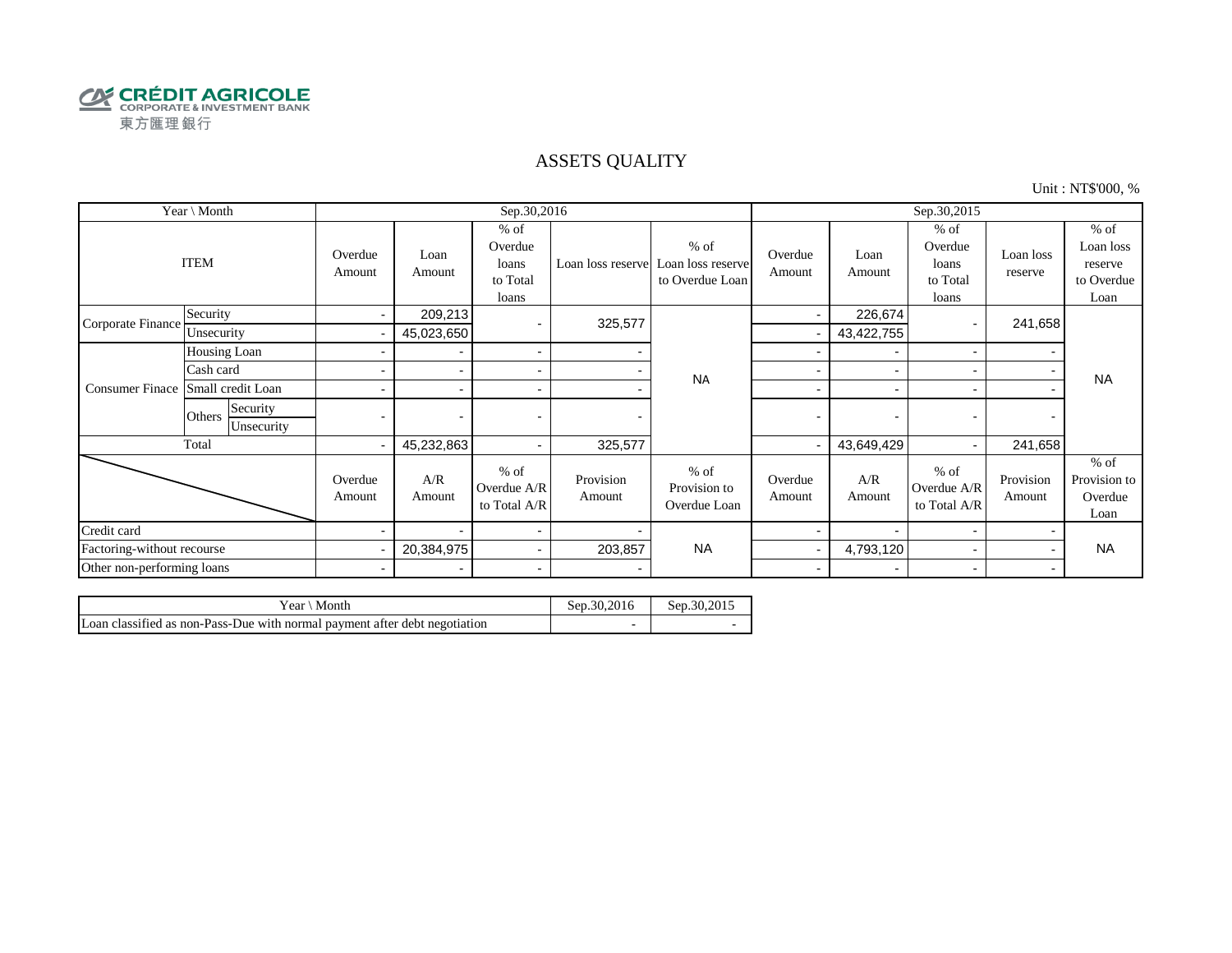

## Credit Exposure Concentration

Unit : NT\$'000, %

| Year $\setminus$<br>Month |                         | Sep.30,2016                                |                      |                                              |                              | Sep.30,2015                                |               |                                              |
|---------------------------|-------------------------|--------------------------------------------|----------------------|----------------------------------------------|------------------------------|--------------------------------------------|---------------|----------------------------------------------|
| Ranking                   | Group Name              | <b>INDUSTRIAL</b><br><b>CLASSIFICATION</b> | <b>Credit Amount</b> | % of Credit<br>amount to<br>net worth $(\%)$ | Group Name                   | <b>INDUSTRIAL</b><br><b>CLASSIFICATION</b> | Credit Amount | % of Credit<br>amount to<br>net worth $(\%)$ |
|                           | <b>FOXXXXX PIXXXXXX</b> | Manufacturing                              | 10,064,772           |                                              | 406% FOXXXXX PlXXXXXX        | Manufacturing                              | 11,702,313    | 467%                                         |
| 2                         | <b>Ouxxxx</b>           | Manufacturing                              | 8,513,706            |                                              | 344% Taxxxx Sexx Coxxxxxxx   | Manufacturing                              | 5,950,080     | 237%                                         |
| 3                         | <b>CxCx</b>             | Construction                               | 5,053,096            |                                              | 204% Mexxxxxx Cxx            | <b>Financial Service</b><br>Activities     | 5,454,240     | 218%                                         |
| 4                         | Kixxx                   | Manufacturing                              | 4,170,188            |                                              | 168% Quxxxx                  | Manufacturing                              | 4,752,131     | 190%                                         |
| 5                         | Adxxxxxx Sexx Coxxxxxxx | Manufacturing                              | 3,832,854            |                                              | 155% CxCx                    | Construction                               | 4,423,295     | 176%                                         |
| 6                         | <b>CSXX COXXXXXXXXX</b> | Manufacturing                              | 2,962,002            |                                              | 120% Fxx Eaxxxxx Texxxxx     | Manufacturing                              | 3,757,177     | 150%                                         |
| 7                         | Lixx Ox                 | Manufacturing                              | 2,512,113            |                                              | 101% Adxxxxxx Sexx Coxxxxxxx | Manufacturing                              | 2,370,000     | 95%                                          |
| 8                         | Pox Chxx                | <b>Financial Holding</b>                   | 2,454,930            |                                              | 99% Pxx Chxx                 | <b>Financial Holding</b>                   | 2,198,224     | 88%                                          |
| 9                         | <b>Fxx Eaxxxxx</b>      | Manufacturing                              | 2,245,793            |                                              | 91% CSXX COXXXXXXXX          | Manufacturing                              | 2,148,079     | 86%                                          |
| 10                        | EVXXXXXXX               | Transportation and<br>warehousing          | 1,810,863            |                                              | 73% Taxxxx Cexxxx            | Manufacturing                              | 1,785,024     | 71%                                          |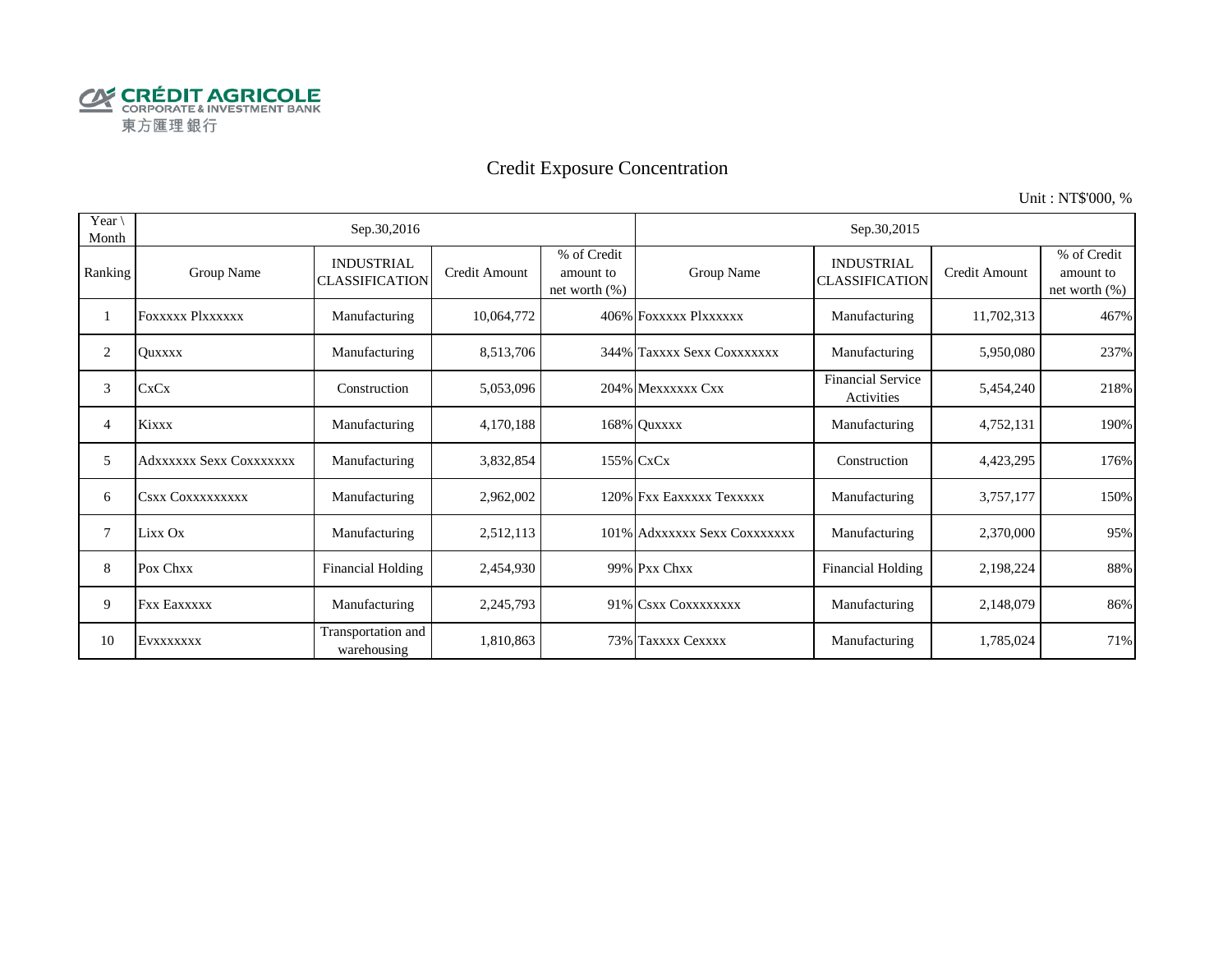

# Interest-Rate Sensitivity - TWD Currency

Sep.30,2016

Unit : NT\$'000, %

| <b>ITEM</b>                                                  | $0$ to $90$ days | 91 to 180 days | 181 days to 1 year | over 1 year | <b>TOTAL</b> |  |  |  |
|--------------------------------------------------------------|------------------|----------------|--------------------|-------------|--------------|--|--|--|
| Sensitive assets                                             | 20,251,611       | 6,121,902      | 3,356,205          | 8,036,655   | 37,766,373   |  |  |  |
| Sensitive liabilities                                        | 6,181,295        | 5,500,000      | 650,000            | 574,822     | 12,906,117   |  |  |  |
| Sensitive Gap                                                | 14,070,316       | 621,902        | 2,706,205          | 7,461,833   | 24,860,256   |  |  |  |
| Equity                                                       |                  |                |                    |             | 2,360,420    |  |  |  |
| Ratio of interest-rate sensitive assets to liabi<br>292.62 % |                  |                |                    |             |              |  |  |  |
| Ratio of interest-rate sensitive gap to equity<br>1,053.21 % |                  |                |                    |             |              |  |  |  |

## Interest-Rate Sensitivity - USD Currency Sep.30,2016

Unit : US\$'000, %

| <b>ITEM</b>                                                  | $0$ to 90 days | 91 to 180 days | 181 days to 1 year | over 1 year | <b>TOTAL</b> |  |  |  |
|--------------------------------------------------------------|----------------|----------------|--------------------|-------------|--------------|--|--|--|
| Sensitive assets                                             | 684,291        |                | 60,584             |             | 744,875      |  |  |  |
| Sensitive liabilities                                        | 215,427        | 175,374        | 4,783              | 15,943      | 411,527      |  |  |  |
| Sensitive Gap                                                | 468,864        | (175, 374)     | 55,801             | (15,943)    | 333,348      |  |  |  |
| Equity                                                       |                |                |                    |             | 3,757        |  |  |  |
| Ratio of interest-rate sensitive assets to liabi<br>181.00 % |                |                |                    |             |              |  |  |  |
| Ratio of interest-rate sensitive gap to equity<br>8,872.72 % |                |                |                    |             |              |  |  |  |

- 1. Interest-rate sensitive assets or liabilities represent interest bearing assets or interest paying liabilities influenced by the fluctuation of interest rates.
- 2. Ratio of interest-rate sensitive assets to liabilities = Interest-rate sensitive assets ÷ Interest-rate sensitive liabilities (i.e. New Taiwan Dollar interest-rate sensitive assets and New Taiwan Dollar interest-rate sensitive liabilities with tenors of less than one year)
- 3. Interest-rate sensitive gap = Interest-rate sensitive assets  $-$  Interest-rate sensitive liabilities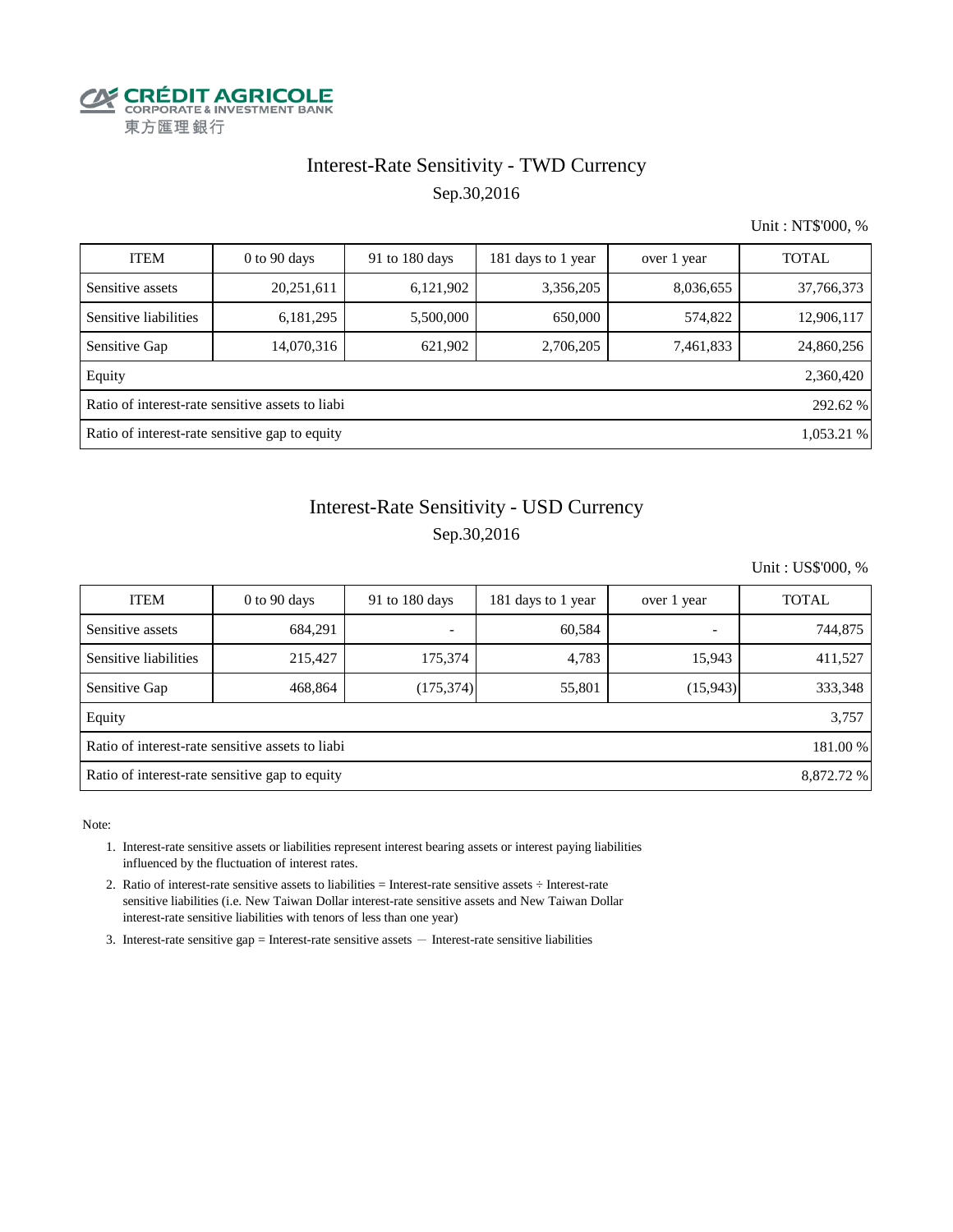

## Ratio of Profitability

Unit : %

| <b>ITEM</b>               |                   | Sep.30,2016 | Sep.30,2015 |  |
|---------------------------|-------------------|-------------|-------------|--|
| Ratio of return on assets | before income tax | 0.06%       | 0.28 %      |  |
|                           | after incometax   | 0.03%       | 0.25%       |  |
| Ratio of return on equity | before income tax | 3.17 %      | 15.79 %     |  |
|                           | after incometax   | 1.57 %      | 14.13 %     |  |
| Ratio of net income       |                   | 4.91 %      | 43.31 %     |  |

- 1. Ratio of return on assets = Income before income tax  $\div$  Average assets
- 2. Ratio of return on equity = Income before income tax  $\div$  Average equity
- 3. Ratio of net income = Income before income tax  $\div$  Total revenue
- 4. Income before income tax is the year-to-date accumulated income.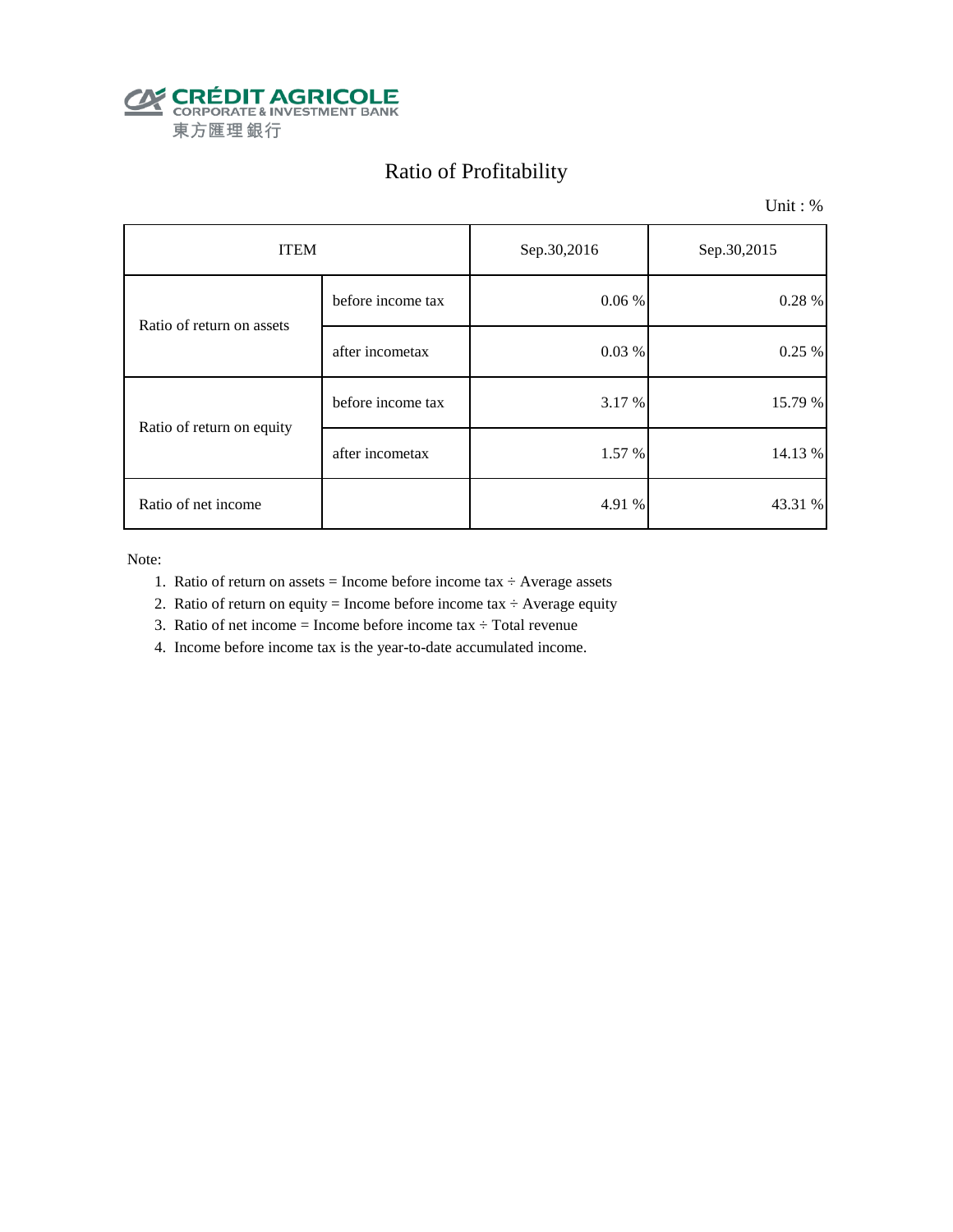

## Analysis of Assets and Liabilities by Maturity Date - TWD Currency Sep.30,2016

Unit : NT\$'000

| <b>ITEM</b> | <b>TOTAL</b> | Amount for the remaining period to the maturity date |                 |                |                       |             |  |  |
|-------------|--------------|------------------------------------------------------|-----------------|----------------|-----------------------|-------------|--|--|
|             |              | $0$ to 30 days                                       | $31$ to 90 days | 91 to 180 days | 181 days to<br>1 year | over 1 year |  |  |
| Assets      | 525,285,066  | 163,325,786                                          | 191,221,898     | 98,885,979     | 50,151,400            | 21,700,003  |  |  |
| Liabilities | 525,718,054  | 157,672,655                                          | 179,394,506     | 126,691,929    | 43,898,454            | 18,060,510  |  |  |
| Gap         | $-432,988$   | 5,653,131                                            | 11,827,392      | $-27,805,950$  | 6,252,946             | 3,639,493   |  |  |

Note:

 1. The table includes only New Taiwan Dollar amounts (i.e. excludes assets and liabilities denominated in foreign currency).

#### Analysis of Assets and Liabilities by Maturity Date - USD Currency Sep.30,2016

Unit : US\$'000

| <b>ITEM</b> | <b>TOTAL</b> | Amount for the remaining period to the maturity date |                 |                |                       |             |  |  |
|-------------|--------------|------------------------------------------------------|-----------------|----------------|-----------------------|-------------|--|--|
|             |              | $0$ to 30 days                                       | $31$ to 90 days | 91 to 180 days | 181 days to<br>1 year | over 1 year |  |  |
| Assets      | 16,693,547   | 5,379,667                                            | 6,081,797       | 3,011,100      | 1,530,056             | 690,927     |  |  |
| Liabilities | 16,557,260   | 5,035,065                                            | 5,651,908       | 4,033,374      | 1,350,057             | 486,856     |  |  |
| Gap         | 136,287      | 344,602                                              | 429,889         | $-1,022,274$   | 179,999               | 204,071     |  |  |

Note:

1. The table includes only U.S. Dollar amounts.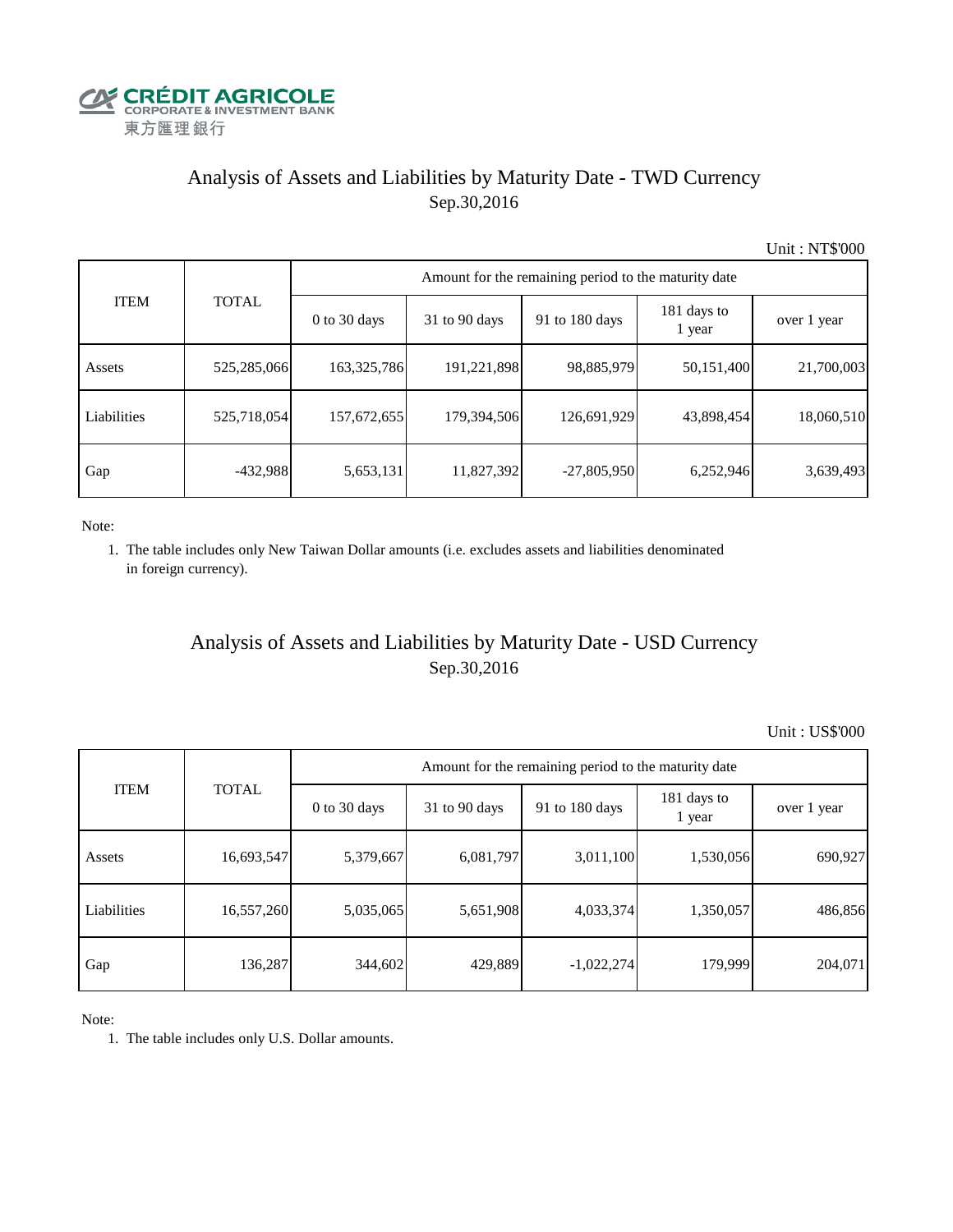

#### Sale of Distressed Debt Information Sep.30,2016

1. Transcation information of distressed debt sale Unit: NT\$'000

Transaction  $\frac{\text{D}}{\text{Date}}$  Counterparty Debt Component Book Value Selling Price Gain/loss from disposal Condition of Agreement Relationship with counterparty - - - - - - - -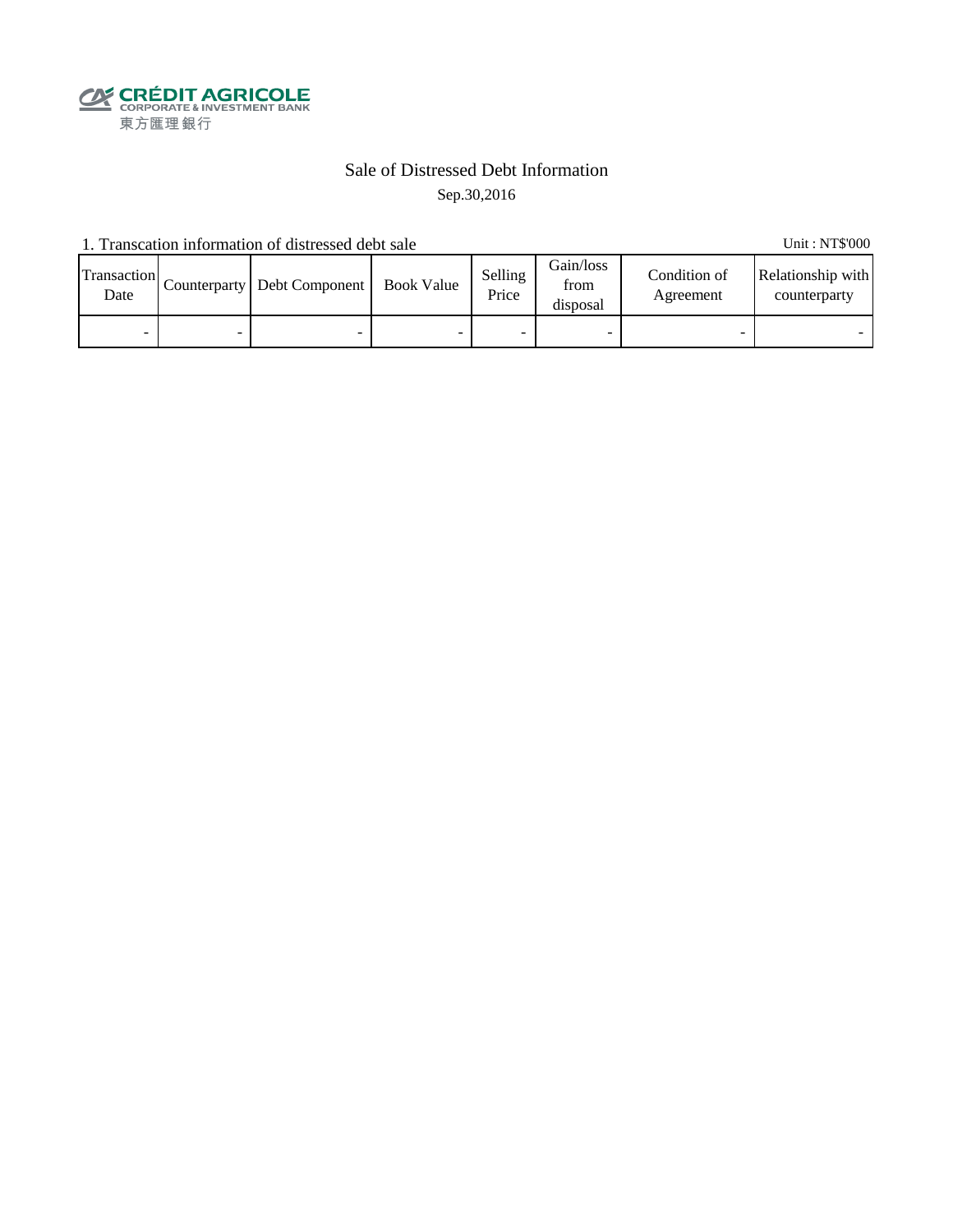

#### Information of reinvestment business Sep.30,2016

Unit : NT\$'000

| Investee<br>company | Main<br>Locatio  <br>n<br>Item |           | Stockholdi   Investment<br>ng ratio in<br><b>Book</b><br>Closing<br>Value<br>Period | Realized                          | Conditions of share consolidation between the<br>company and its affiliated companies |                                 |          |                                        |         |  |
|---------------------|--------------------------------|-----------|-------------------------------------------------------------------------------------|-----------------------------------|---------------------------------------------------------------------------------------|---------------------------------|----------|----------------------------------------|---------|--|
|                     |                                | Operating |                                                                                     | Gain/Loss in<br>Current<br>Period | Current number<br>of stock holding                                                    | Pro Forma<br>number of<br>stock | of stock | Total<br>Number Stockholdin<br>g ratio | Remarks |  |
| -                   |                                | -         | $\overline{\phantom{0}}$                                                            | -                                 | $\overline{\phantom{a}}$                                                              | -                               |          | $\overline{\phantom{0}}$               |         |  |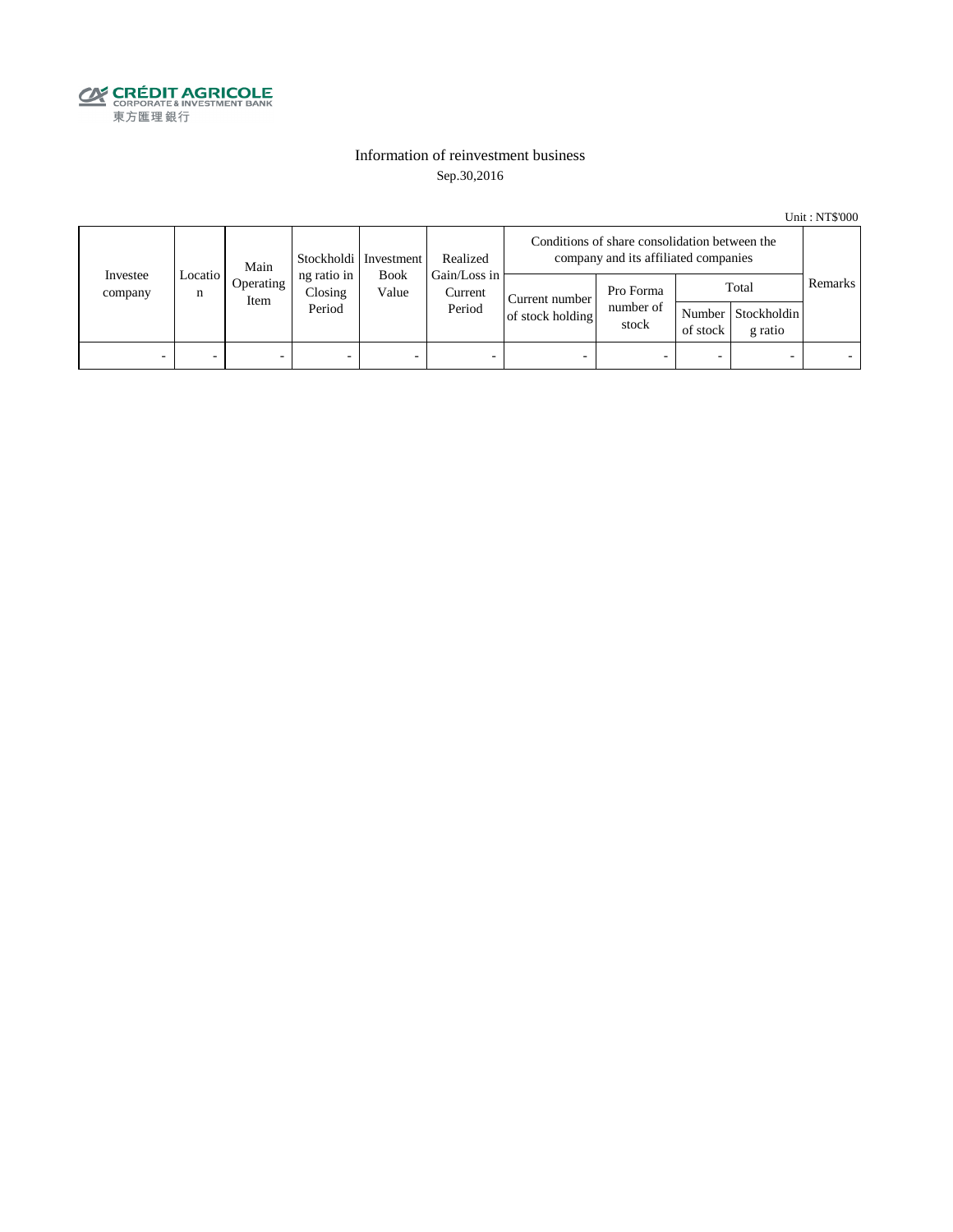

## Ratio of Deposits, Time Deposits and Foreign Currency Deposits to Total Deposits

Unit : NT\$'000, %

|                                | Sep.30,2016 | Sep.30,2015 |  |  |
|--------------------------------|-------------|-------------|--|--|
| Demand deposits                | 629,256     | 502,258     |  |  |
| % of Demand deposits           | 1.59 %      | 1.61 %      |  |  |
| Time deposits                  | 38,823,803  | 30,656,855  |  |  |
| % of Time deposits             | 98.41 %     | 98.39 %     |  |  |
| Foreign currency deposits      | 27,550,056  | 30,934,616  |  |  |
| % of Foreign currency deposits | 69.83 %     | 99.28%      |  |  |

Note:

1. % of Demand deposits = demand deposits  $\div$  total deposits ;

% of Time deposits = time deposits  $\div$  total deposits ;

- % of Foreign currency deposits = foreign currency deposits  $\div$  total deposits
- 2. Demand deposits and Time deposits include Foreign currency deposits and Treasury deposits.
- 3. Postal office deposits are excluded.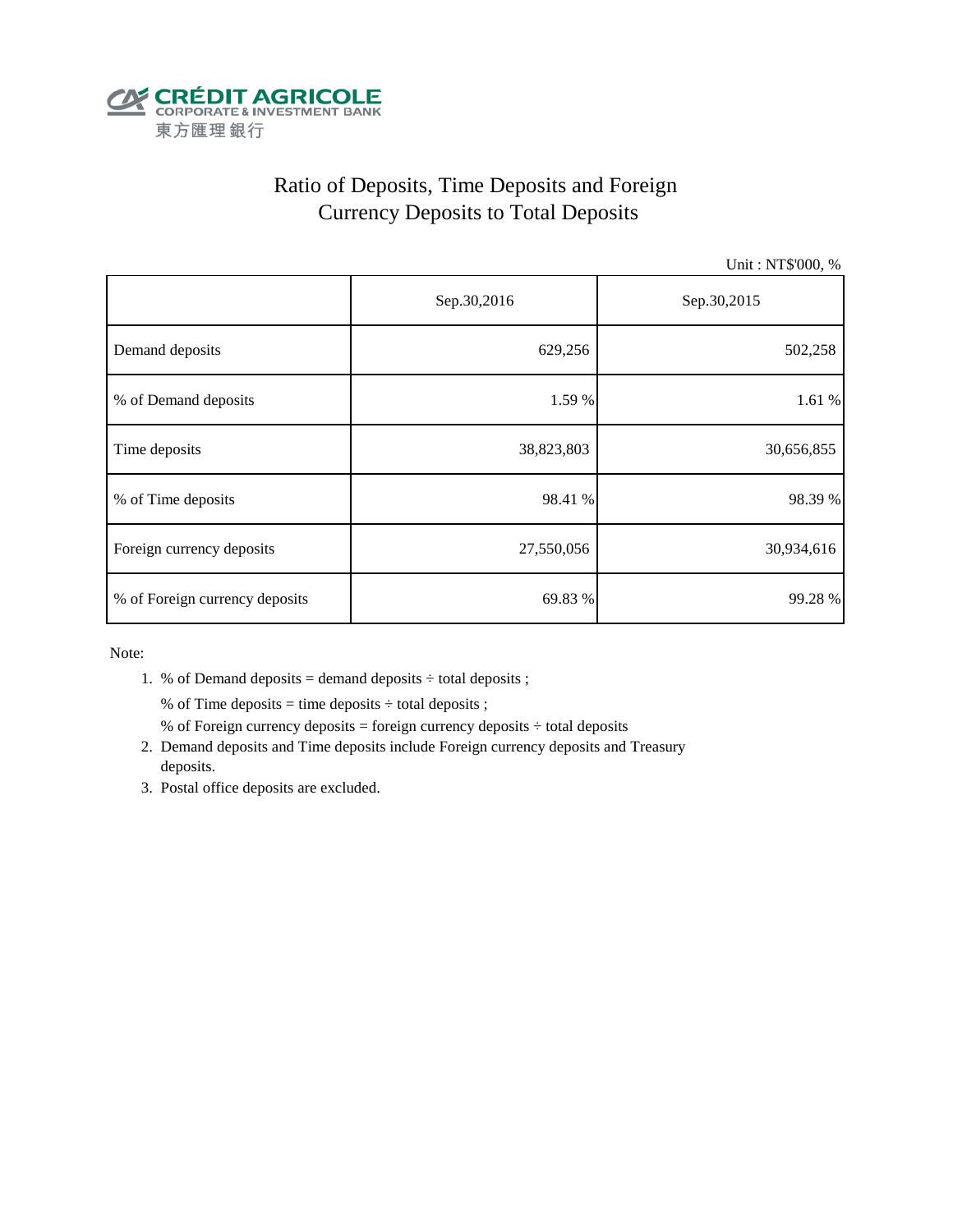

## Ratio of Small and Medium-Size Enterprise (SME) Loans

Unit : NT\$'000, %

|                     | Sep.30,2016 | Sep.30,2015 |
|---------------------|-------------|-------------|
| <b>SME</b> Loans    | -           |             |
| % of SME Loans      | $0.00~\%$   | $0.00\ \%$  |
| Consumer Loans      | -           |             |
| % of Consumer Loans | 0.00 %      | 0.00 %      |

- 1. % of SME Loans = SME Loans ÷ Total Loans;
- % of Consumer Loans = Consumer Loans  $\div$  Total Loans
	- promulgated by the Banking Bureau. Employee Loans under Welfare Committee and other individual Consumer Loans.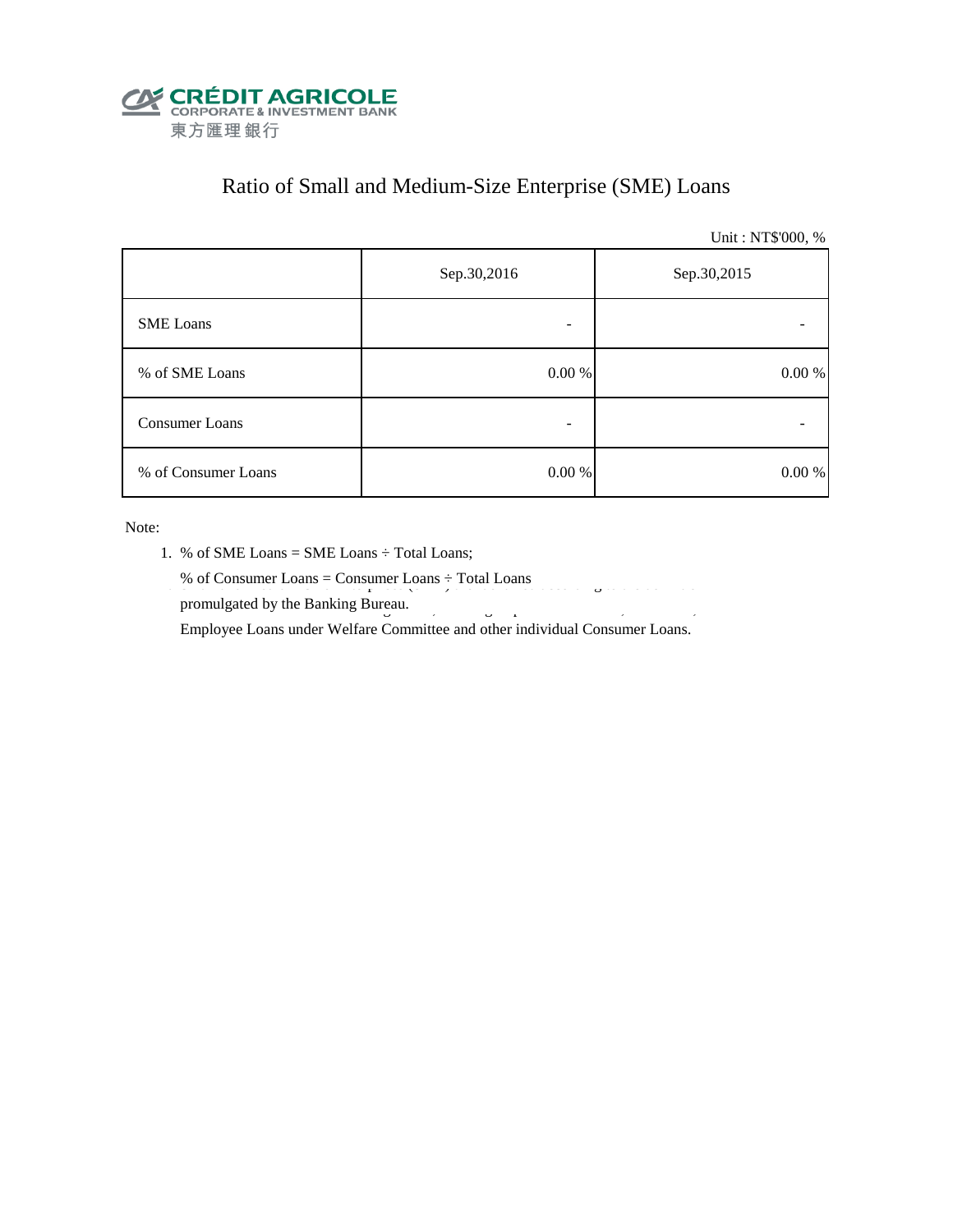

## Interest Bearing Assets and Interest Paying Liabilities

Unit : NT\$'000, % Average balance Average interest rate Average balance Average interest rate Interest bearing assets 125,615,901 1.18 % 101,385,999 0.80 % Due from Central Bank, other branches and other banks 54,009,950 0.90 % 46,321,793 0.35 % Securities purchased 0.96 % 9,121,538 1.79 % 9,734,762 0.96 % A/R Forfaiting - without recourse 20,384,975 0.98 % 8,963,685 0.80 % Loans, discounted notes and bills  $\begin{array}{|c|c|c|c|c|c|c|c|c|} \hline 42,099,438 & 1.41 \% & 36,365,759 & 1.32 \% \hline \end{array}$ Interest paying liabilities 132,208,615 0.88 % 103,065,826 0.48 % Due to banks and other branches 192,192,476 0.77 % 74,786,545 0.42 % Deposits (demand deposits, time deposits and NCD)  $40,016,139$   $1.13\%$   $28,279,281$   $0.65\%$ ITEM Sep.30,2016 Sep.30,2015

Note:

1. Average balance is based on daily average balance of interest bearing assets or interest liabilities.

 2. Interest bearing assets or interest paying liabilities are disclosed in accordance with the chart of accounts or their nature.